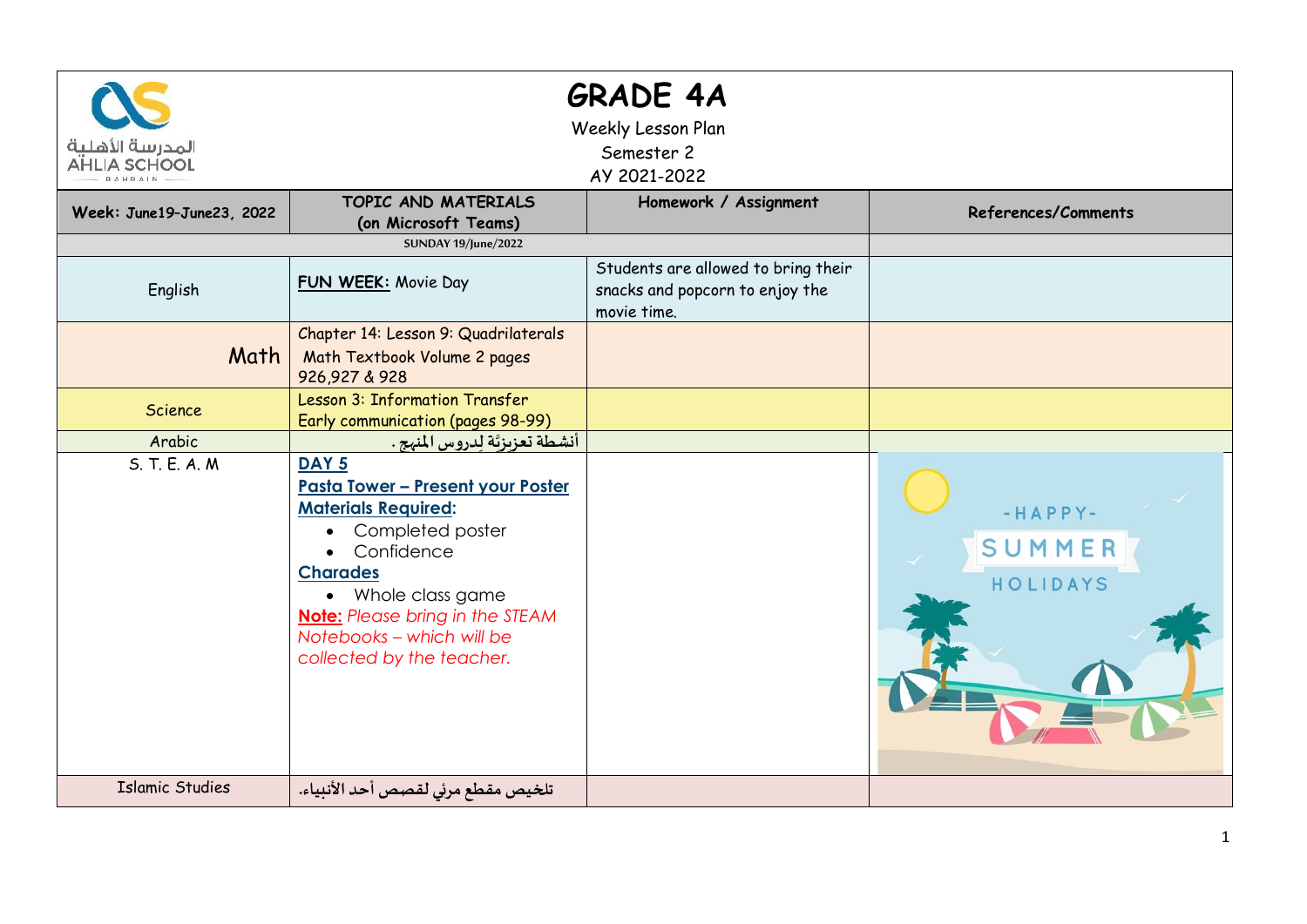| Social Studies | المواد الاجتماعية :                                                                              |                                                                                                                                                                                                                                                                                                                                                                                                                              |  |
|----------------|--------------------------------------------------------------------------------------------------|------------------------------------------------------------------------------------------------------------------------------------------------------------------------------------------------------------------------------------------------------------------------------------------------------------------------------------------------------------------------------------------------------------------------------|--|
|                | التجارة في مملكة البحرين ص 76                                                                    |                                                                                                                                                                                                                                                                                                                                                                                                                              |  |
|                |                                                                                                  |                                                                                                                                                                                                                                                                                                                                                                                                                              |  |
| English        | FUN WEEK: Photo Day Souvenirs<br>Speech                                                          | Students are requested to bring one<br>of their favorite photos in order to<br>speak about it to their mates.                                                                                                                                                                                                                                                                                                                |  |
| Math           | Chapter 14 Lesson 10: Draw Lines of<br>Symmetry<br>Math Textbook Volume 2 pages<br>931,932 & 933 |                                                                                                                                                                                                                                                                                                                                                                                                                              |  |
| <b>Science</b> | Lesson 3: Information Transfer<br>Morse Code Message (pages 100-101)                             |                                                                                                                                                                                                                                                                                                                                                                                                                              |  |
| Arabic         | أنشطة تعزيزتّة لِدروس المنهج .                                                                   |                                                                                                                                                                                                                                                                                                                                                                                                                              |  |
| P. E.          | Fitness test                                                                                     |                                                                                                                                                                                                                                                                                                                                                                                                                              |  |
| Music          | Performing.                                                                                      |                                                                                                                                                                                                                                                                                                                                                                                                                              |  |
|                | <b>Musical Games</b>                                                                             |                                                                                                                                                                                                                                                                                                                                                                                                                              |  |
|                | TUESDAY 21/June/2022                                                                             |                                                                                                                                                                                                                                                                                                                                                                                                                              |  |
| English        | <b>FUN WEEK: Cooking Competition</b>                                                             | Students will bring their favorite<br>food ingredients. Group Work will<br>be assigned by the teacher. Each<br>member of the group will bring his /<br>her assigned ingredient. Students<br>will print or write on a paper the<br>ingredients of their dish to show to<br>the judges.<br>P.S: Knives, Forks, and any<br>dangerous metal tools are Strictly<br>not allowed. Only Spoons /<br>plates/plastic pots are allowed. |  |
| Math           | Chapter14 Lesson 11: Problem-Solving<br>Investigation Strategy: Make a model                     |                                                                                                                                                                                                                                                                                                                                                                                                                              |  |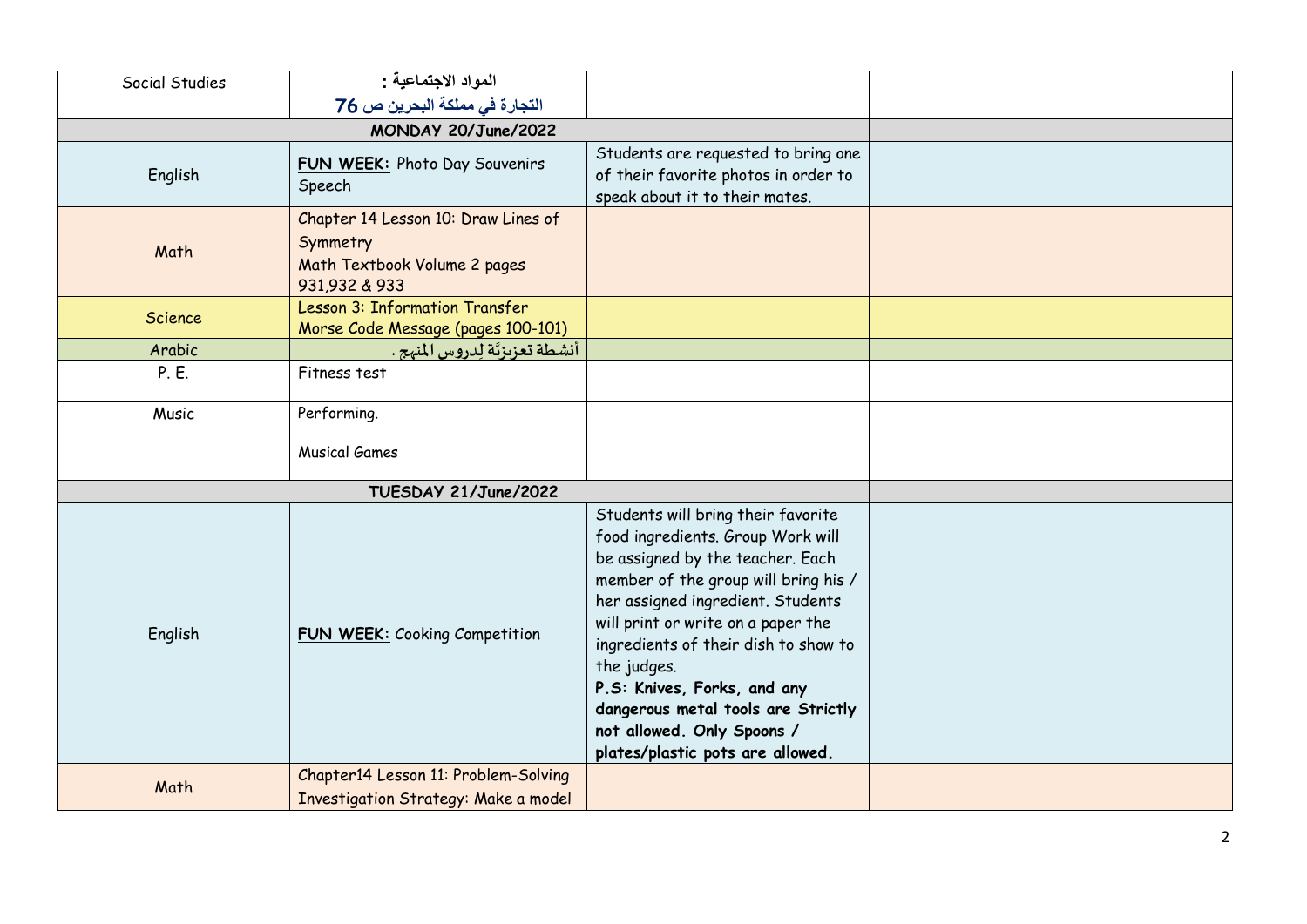|                        | Math Textbook Volume 2 pages<br>937,938 & 939          |  |  |
|------------------------|--------------------------------------------------------|--|--|
|                        | Lesson 3: Information Transfer                         |  |  |
| Science                | <b>Advances in Communication</b>                       |  |  |
|                        | <b>Technology (102-104)</b>                            |  |  |
| Arabic                 | أنشطة تعزيزتَة لِدروس المنهج .                         |  |  |
| French                 | Small teacher presentation                             |  |  |
|                        | continuation:                                          |  |  |
|                        | Le verbe être // Le verbe avoir// Les                  |  |  |
|                        | verbes du premier groupe.                              |  |  |
| P. E.                  | Fitness test                                           |  |  |
| WEDNESDAY 22/June/2022 |                                                        |  |  |
| English                | FUN WEEK: Final Rehearsals of the<br>play + activities |  |  |
|                        | Chapter14 Lesson 11: Problem-Solving                   |  |  |
|                        | Investigation Strategy: Make a model                   |  |  |
| Math                   | Math Textbook Volume 2 pages 939 &                     |  |  |
|                        | 940                                                    |  |  |
|                        | Lesson 3: Information Transfer                         |  |  |
| <b>Science</b>         | <b>Advances in Communication</b>                       |  |  |
|                        | Technology (102-104) continue (pages                   |  |  |
|                        | $105-106$                                              |  |  |
| Arabic                 | أنشطة تعزيزتَة لِدروس المنهج .                         |  |  |
| <b>ICT</b>             | Unit5: Working with numbers                            |  |  |
|                        |                                                        |  |  |
|                        | Lesson12: Create calculating sheets                    |  |  |
|                        | "Enrichment lesson"                                    |  |  |